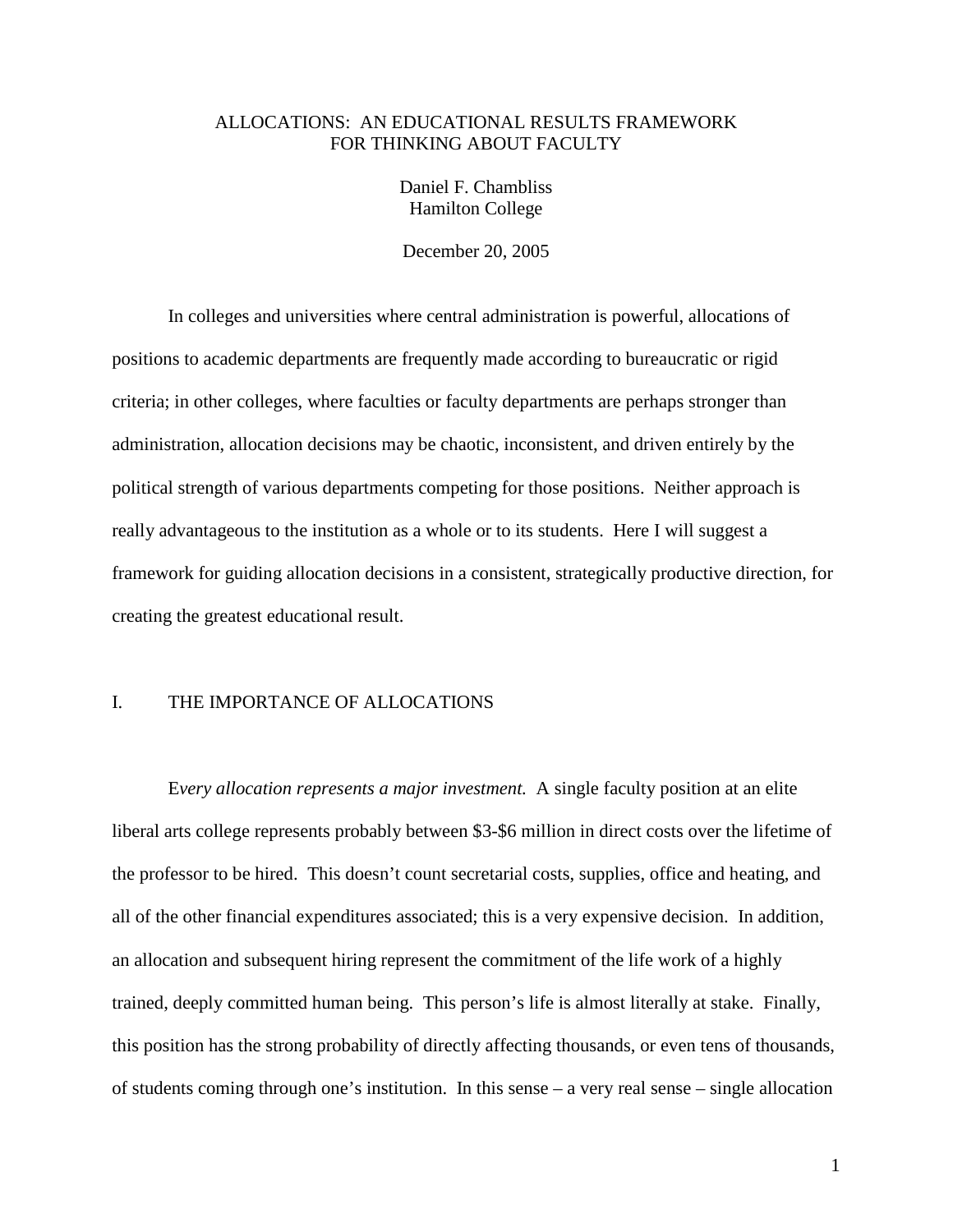decision can have as much educational impact on real students as any particular professor's entire individual career. Faculty sitting on allocations committees should remember that. Apart from the hiring of a tenured, or tenurable, faculty member himself or herself, this may be the single most influential decision a faculty member ever makes.

 One nice technique for focusing one's thinking about an allocation decision could be this: if our college can only hire one professor in the next ten years, who would it be? And given what we know, which department should be given that power?

### II. THE GOAL

 The goal in making allocation decisions should be **the greatest (reasonably anticipated) additional educational benefit**. A simpler way to put it would be to say that the goal is "the greatest educational benefit". This formulation actually contains more detail than may first appear. It implies, that educational benefit – rather than, say prestige, satisfaction for faculty, opportunistic use of incoming funds, or solving political problems should be secondary, if that. "The greatest" means that a comparison must be made among all of the possibilities, and that priority should go to the largest potential net increase in educational benefit. Therefore, for instance, if some departments have reached a "saturation" point in providing educational benefits, doing all that they can possibly do, the net gain of an additional position may be close to zero. Or – at the other end of the spectrum – some departments have such an atrocious record in hiring good professors that the anticipated educational benefit of yet another one may actually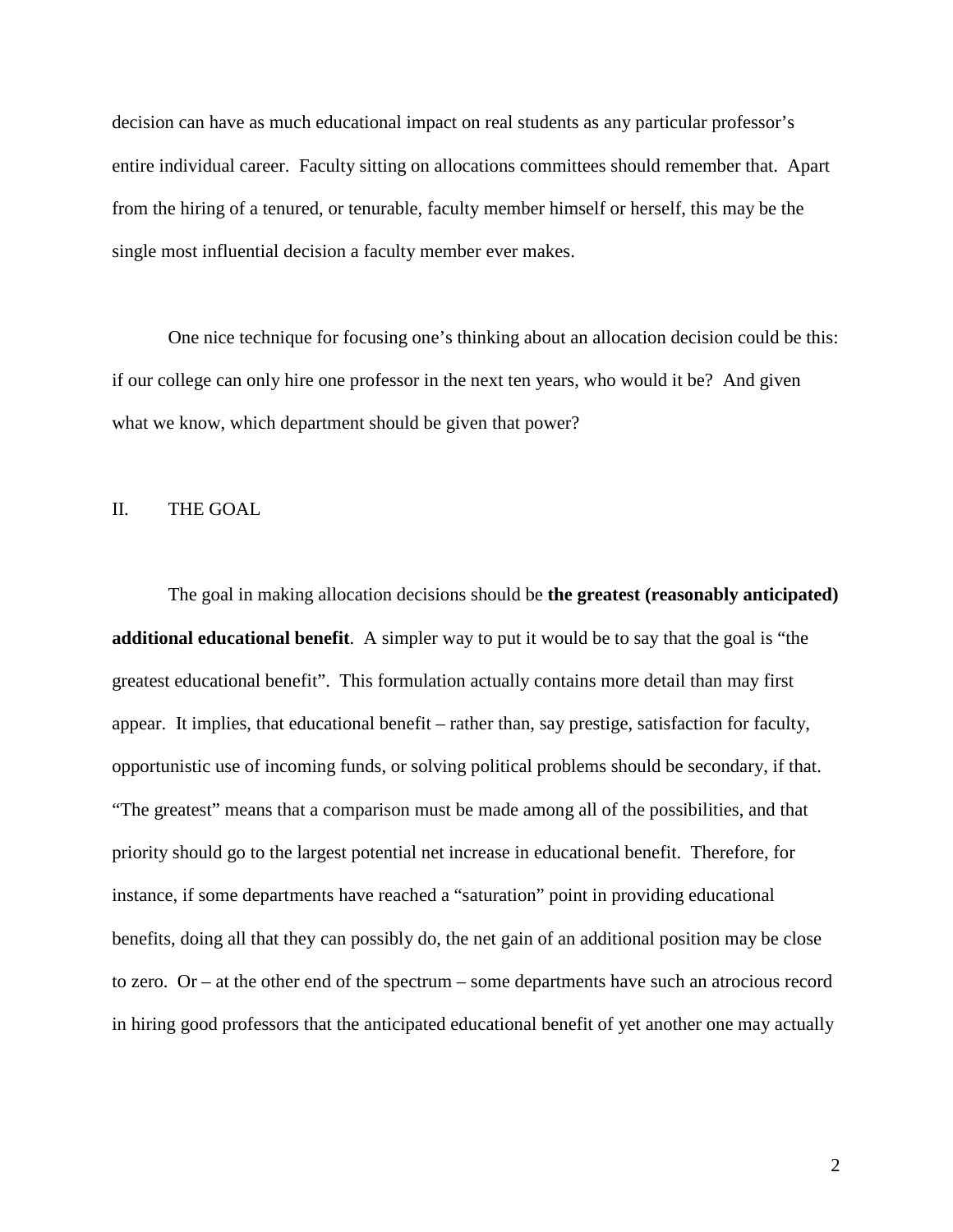be less than zero; that is, adding a professor to a department may materially harm the educational program of the college. This is not a hypothetical case, but one that may come up fairly often.

### III. COMMON PITFALLS

 A host of factors can distract the Allocations Committee or the Dean from hewing to the above stated goal. These may entail active interference by various departments or others, or a host of arguments which, I would suggest, almost all prove irrelevant to the educational mission of the college. There are at least three major categories of such errors or potholes that occur on the road to educational gain.

- 1. "Squeaky Wheels" Preferences
- **Departments that apply**. In "calling for proposals for a new position," we actually invite departments to themselves to make the first selection or cut, and it's often the biggest. That is, departments that want a position are more likely to get one. Why is that? This approach rewards those who complain or "can't get by" with what they have, while the good citizens are penalized.
- **Departments that "need" more**. Departments can always argue that they need more; accepting this argument rewards inflexibility and narrows specialization within programs. It has been actively promoted by some disciplinary professional associations, which make out detailed lists of courses departments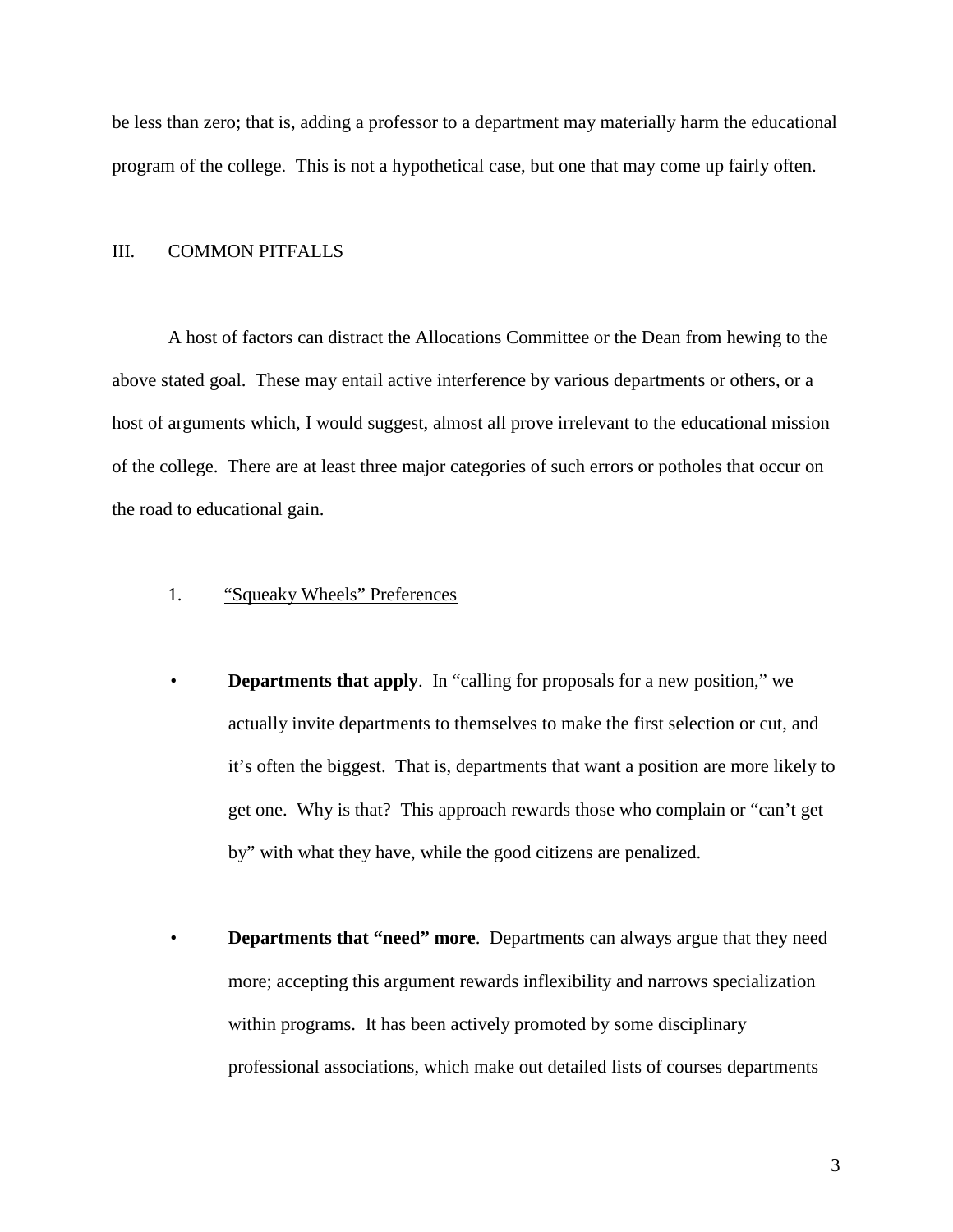"must" offer to be accredited in their association. It's a marvelous technique for forcing positions from deans, especially those not familiar with the technique or with the particular disciplines. A related canard is that "our pedagogy requires small classes," raising the question of whether more expensive pedagogies deserve extra support.

 • **Departments that will complain or get angry**. Essentially, this criterion devolves from an understandable fear of confrontation or criticism. It benefits noisy departments, and punishes the frugal good citizens. It also disadvantages people who are nice. After a few years of this approach, you may well have an entire faculty of antagonistic people, simply because they've been rewarded and even reproduced.

### 2. "Rewarding the Failures" Preferences

 • **Departments rewarded with allocated positions because they aren't good**. In this case, the fact that a department has been a failure for some years or has been having a lot of "trouble", is taken as a reason to put more resources into the program.

 Apparently the logic is that if you've been mistakenly driving west, pushing hard on the accelerator will cause you to head east.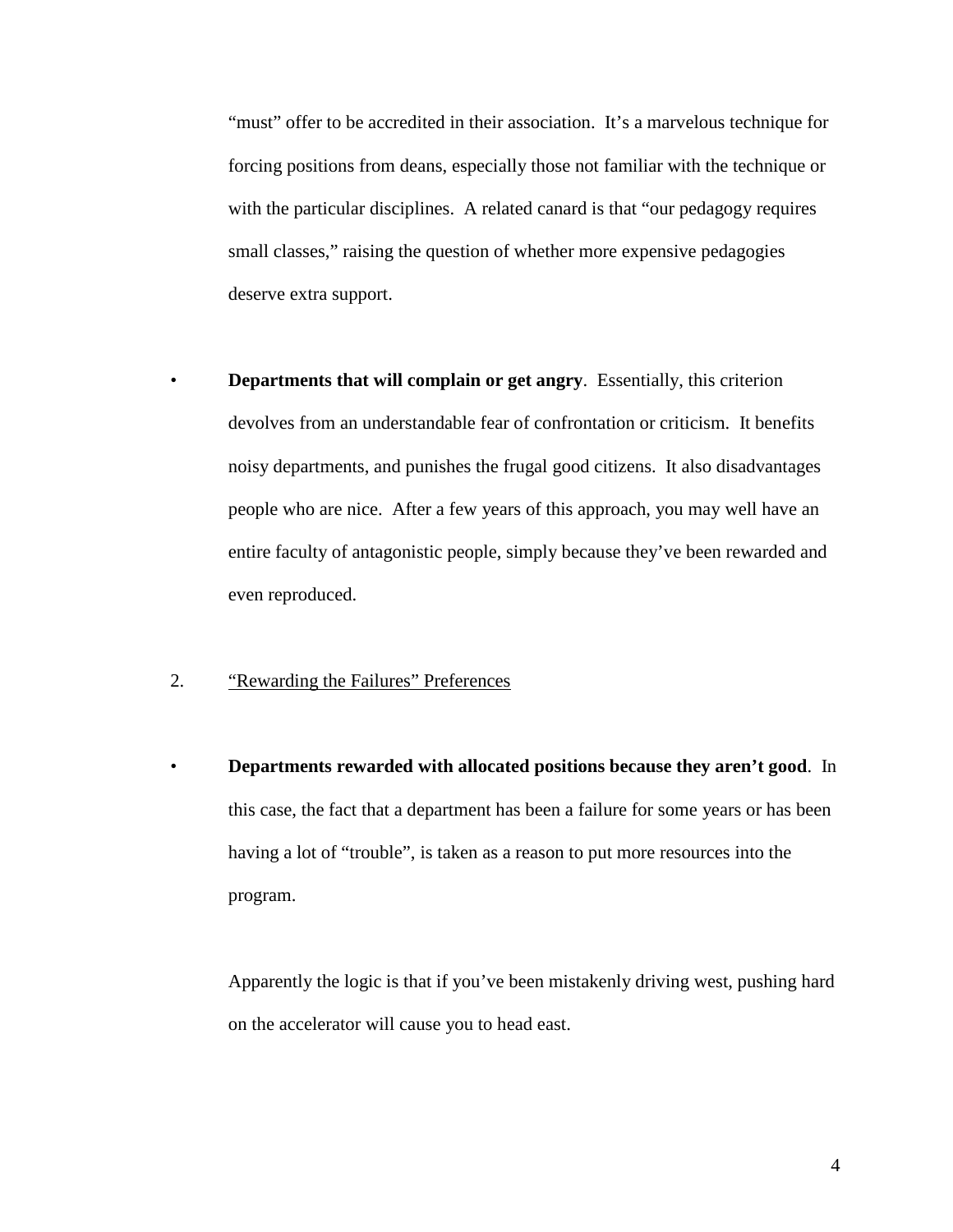- **A department hasn't received any new positions in a while**. In this case, a kind of "equity" principle is invoked in which all departments are considered "equal" in terms of their contribution and value, and therefore should be given distributed positions in a kind of temporal rotation. For instance: over the past ten years<sup>1</sup>, "most new positions have gone to arts and humanities; therefore, all new positions now will go to the sciences and social sciences." No consideration is made of *why* positions went to those other fields or to which departments within the divisions allocations were made. The simple fact of not having received allocations becomes a reason, from now on, to allocate.
- **"One would hope" that students will take courses in this discipline**. Here the argument seems to be the old "if you build it, they will come" from *Field of Dreams*. If students are offered what we believe to be "good" or "important" subjects, they will show up – or at least they should show up, and that's all that counts. (Whether they do or not, of course, seems to be a different matter.)
- 3. "It's Free" Preferences.
- **Foundation grants**, perhaps the first offender. Foundations have recently discovered the strategy of dangling a three or four year grant in front of a college to start a position; the colleges, eager for the short-term benefit and happy for the publicity, quietly overlook that after the first three years, they will be paying for the following 30. The foundation receives a tenfold return on its investment, the

<u>.</u>

<sup>&</sup>lt;sup>1</sup> And why ten?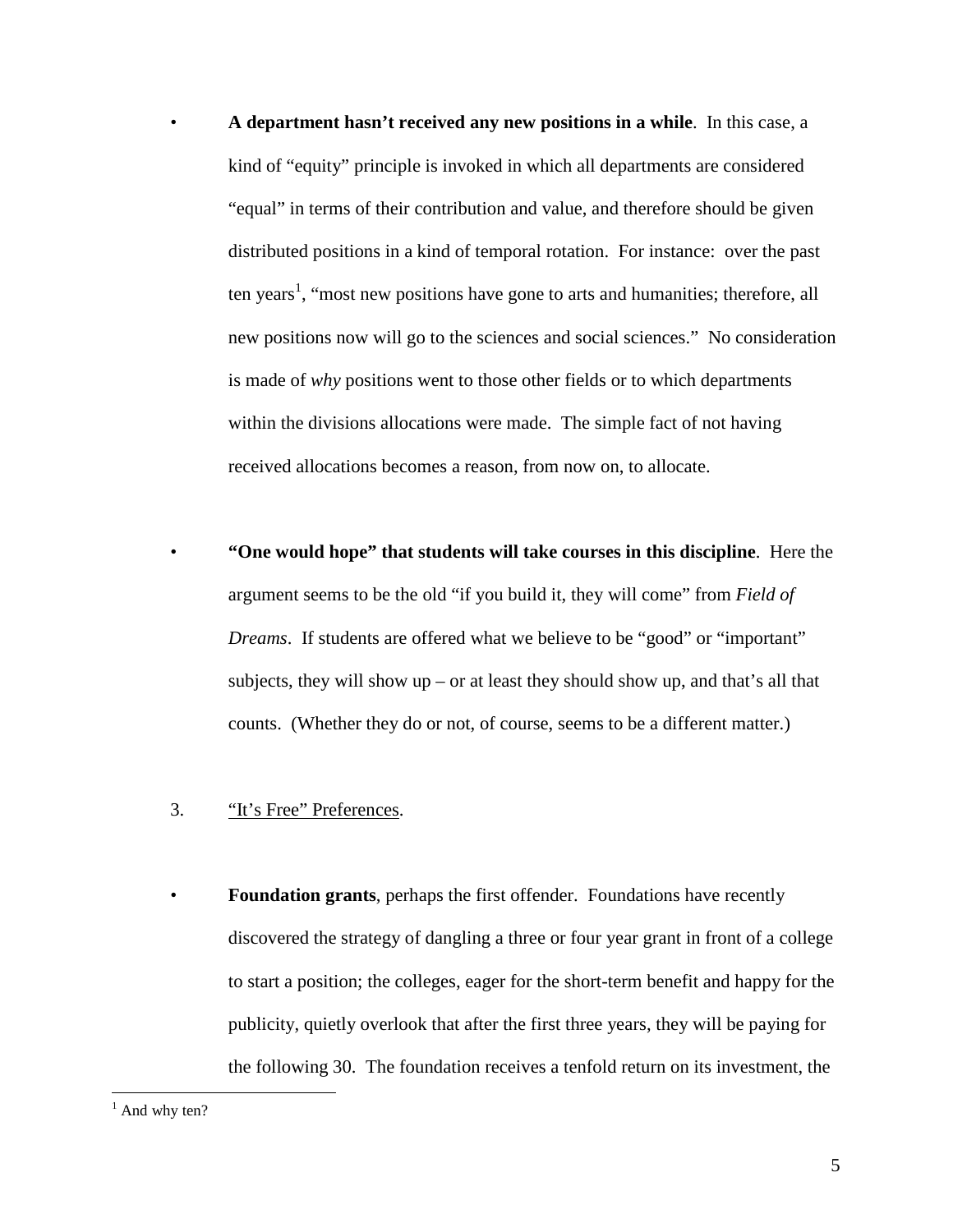college sinks money into an otherwise status quo area, and the college finds, after a few of these, that its agenda has been determined by outsiders.

 • **Endowed professorships in particular programs or departments**. Yes, positions are fungible, so such an endowment may not actually increase a college's attention to a particular area; but in that case, we're misleading the donors, if not ourselves. But sometimes such a position can lock in a college's commitment to an area, which is almost never truly fully funded – there are benefits, secretaries, office space, supplies, not to mention the psychological impact on departments, faculty morale, students' sense of what's important, and the like position.

 No position is free – they're all very expensive in many, many ways. The question is, can we make the results so good that the allocation of a position becomes worth the cost?

#### IV. PROCESS

 A closing comment on process of making allocations – don't start from political considerations. Politics will intervene soon enough on its own, without your help at all. Other people are going to make other arguments; departments will yell about what they need, what they must have to do their work, how they "deserve" positions, how they "can't function without this," and so on. Promises will have been made (or claimed), huge bags of money will be